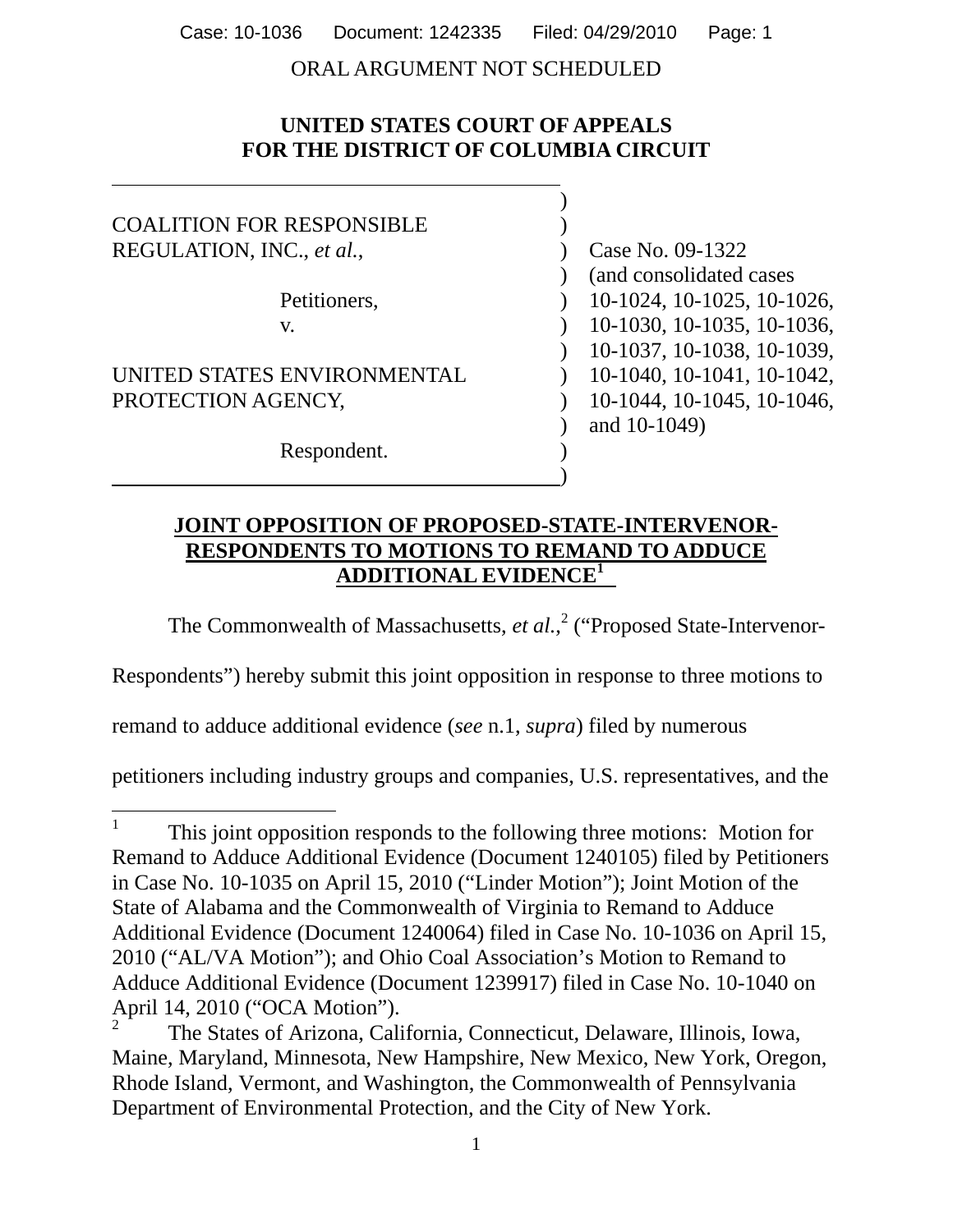States of Alabama and Virginia (collectively, "Movants"). Movants' position that the Court should dispose of this case through remand to EPA prior to merits briefing or before any demonstration by Petitioners that jurisdictional requirements are met, and while EPA is still reviewing petitions for reconsideration involving the same issue raised in Movants' remand motions, seeks to bypass the appeal process that they themselves initiated. Disposal of the case in this manner is not warranted.

### **BACKGROUND**

 On December 15, 2009, EPA issued a final rule under the Clean Air Act. *See* Endangerment and Cause or Contribute Findings for Greenhouse Gases Under Section 202(a) of the Clean Air Act; Final Rule. 74 Fed. Reg. 66496, *et seq*. (Dec. 15, 2009) ("Endangerment Finding"). Seventeen petitions for review challenging the Endangerment Finding have been filed and consolidated under docket number 09-1322. This case includes more than 50 petitioners, more than 60 movantintervenors, and six amici curiae.

 The Court has pending before it, in addition to Movants' remand motions, a motion from EPA requesting the Court hold the case in abeyance while EPA completes its review of ten pending administrative petitions for reconsideration (including seven supplements to the petitions for reconsideration), which EPA expects to do by July 30, 2010. *See* Respondent's Motion to Hold Case in Abeyance Pending Completion of Administrative Proceedings on Petitions for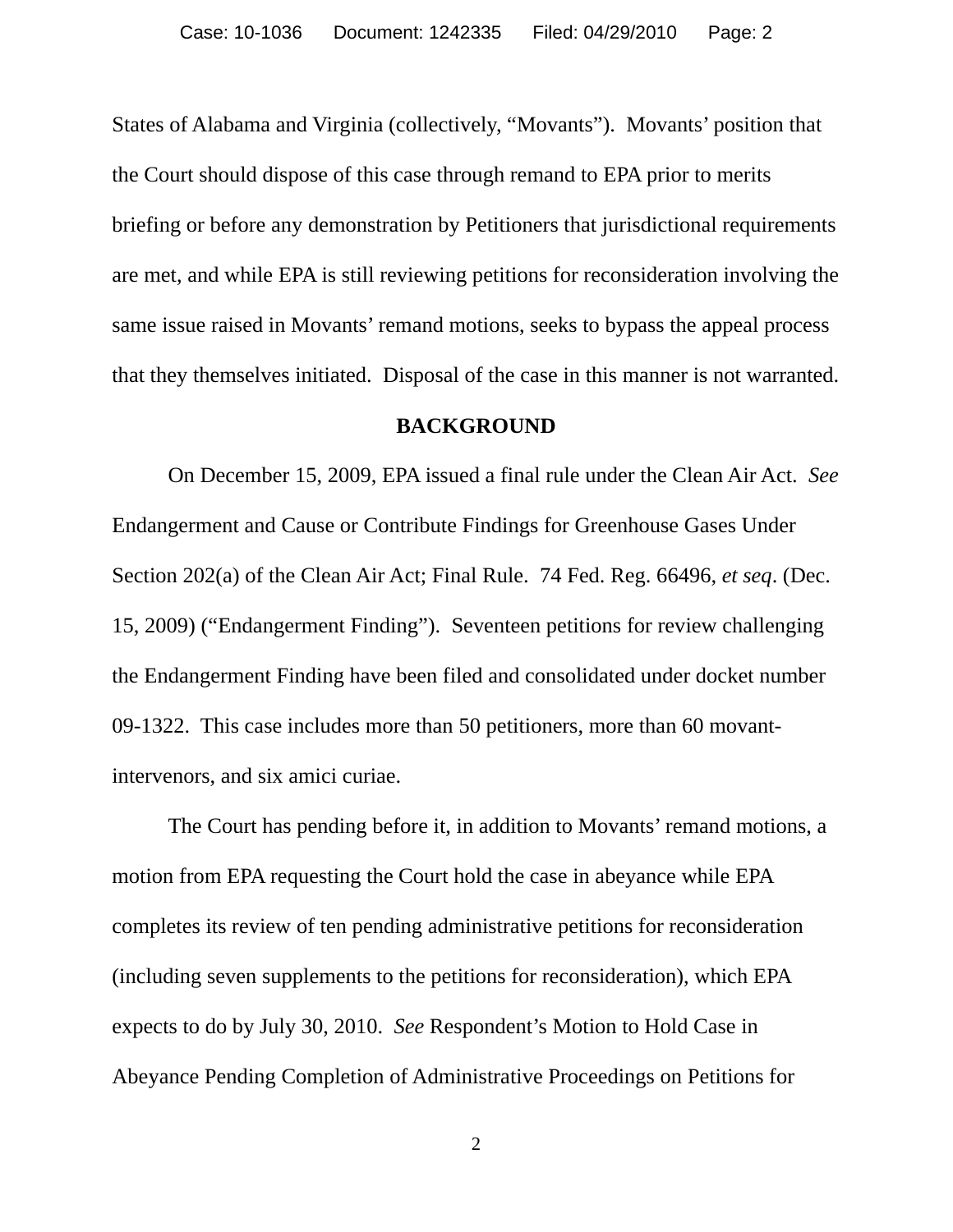Reconsideration, 3 & n.2 (Document No. 1240145) ("EPA Abeyance Motion"), filed April 15, 2010.

### **ARGUMENT**

# **I. Movants' Request to Remand the Endangerment Finding to EPA Should Be Rejected.**

## **A. CAA §307(c) Does Not Apply Here.**

 Movants attempt to leap frog directly to the ultimate remedy of remand, apparently attempting to avoid the jurisdictional hurdle they will have to face at the merits briefing stage. Specifically, Movants argue that the Court, pursuant to CAA §307(c), should remand this case to EPA to adduce additional evidence related to the Endangerment Finding. However, CAA §307(c) does not apply in this context.

 The express language of CAA §307(c) makes clear that it applies only in agency determinations made through *formal* rulemaking. *See* CAA §307(c) (authorizing remand of a determination "required to be made on the record after notice and opportunity for hearing"); *see also* 5 U.S.C. § 553(c) (providing that only rules "required by statute to be made on the record after opportunity for an agency hearing" must use the *formal* rulemaking procedures prescribed by 5 U.S.C. §§556-557). Few organic statutes require the implementing agency to promulgate rules "on the record after opportunity for an agency hearing," which is the magic language that requires an agency to conduct an oral, evidentiary hearing that is the hallmark of *formal* rulemaking. S*ee* 1 Richard J Pierce, Jr.,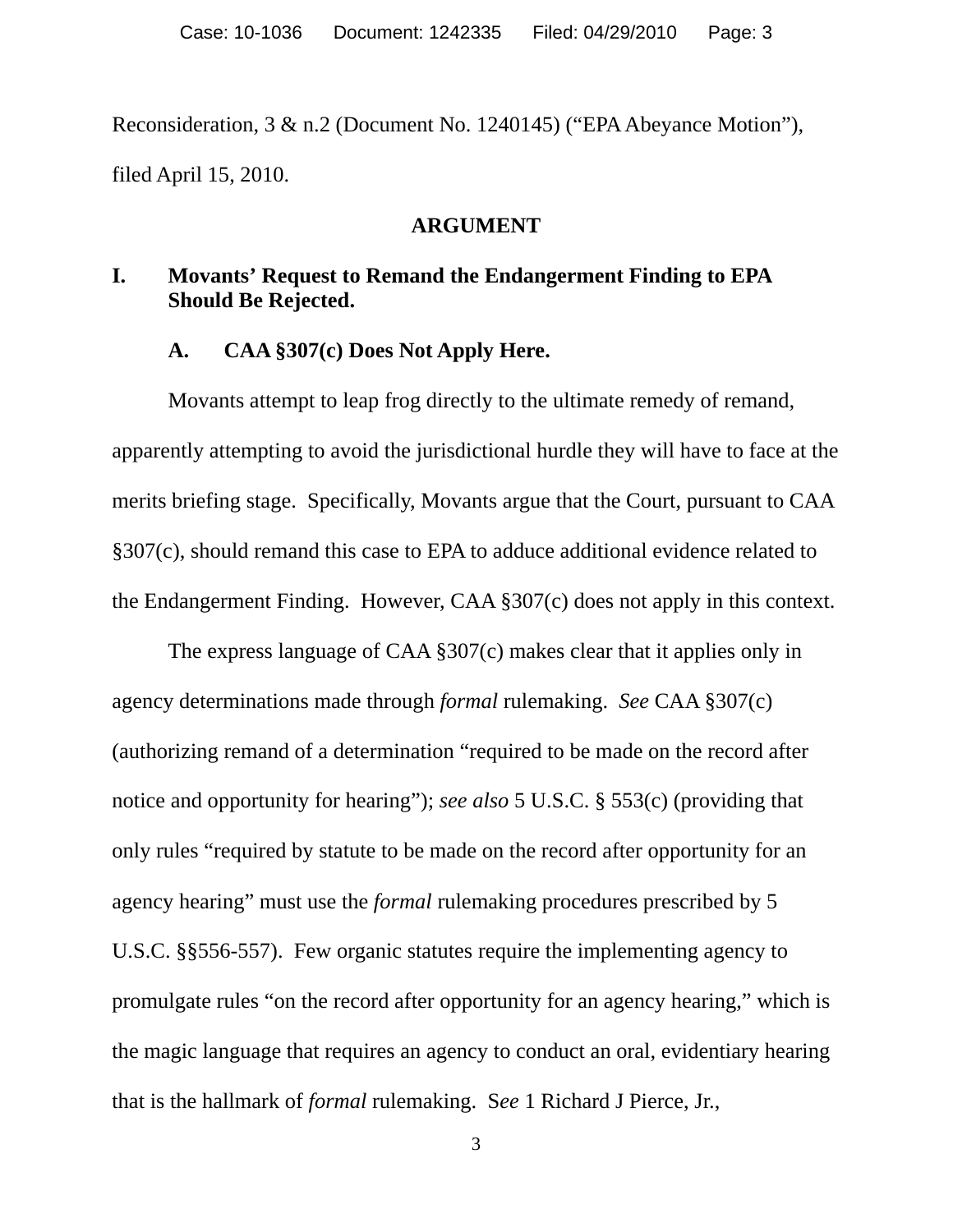Administrative Law Treatise,  $\S 7.2$  ( $5<sup>th</sup>$  Ed. 2010) (even a statute requiring "full hearing" does not trigger formal rulemaking and may be satisfied with notice and comments). Thus, the typical situation is where the organic statutes allow *informal* rulemaking through notice and comments (5 U.S.C. § 553) or other informal processes (such as public hearings) that the agency may prescribe, short of trialtype procedures. Pierce, §7.2.

 Here, the Endangerment Finding is the result of *informal* rulemaking. Although Movants do not dispute this, they ignore the critical formal/informal rulemaking distinction, and treat CAA §307(c) as if it has broad applicability. To support their argument, Movants rely on out-of-context references to inapplicable legislative history. However, because the textual limitation on the face of CAA §307(c) controls, there is no need to parse the numerous errors and legal deficiencies of Movants' arguments.

 In addition, the cases on which Movants rely are inapposite as they do not involve remand under CAA §307(c), nor do they arise where the agency is reviewing petitions for reconsideration. *See* AL/VA Motion at 7-8; OCA Motion at 9-10. For example, in *Ethyl Corp. v. Browner*, 989 F.2d 522, 523-24 (D.C. Cir. 1993), the Court ordered a remand, as EPA had requested, after full merits briefing and oral argument, and not under CAA §307(c). In *SKF USA, Inc. v. United States*, 254 F.3d 1022, 1030 (Fed. Cir. 2001), the Federal Circuit reversed the Court of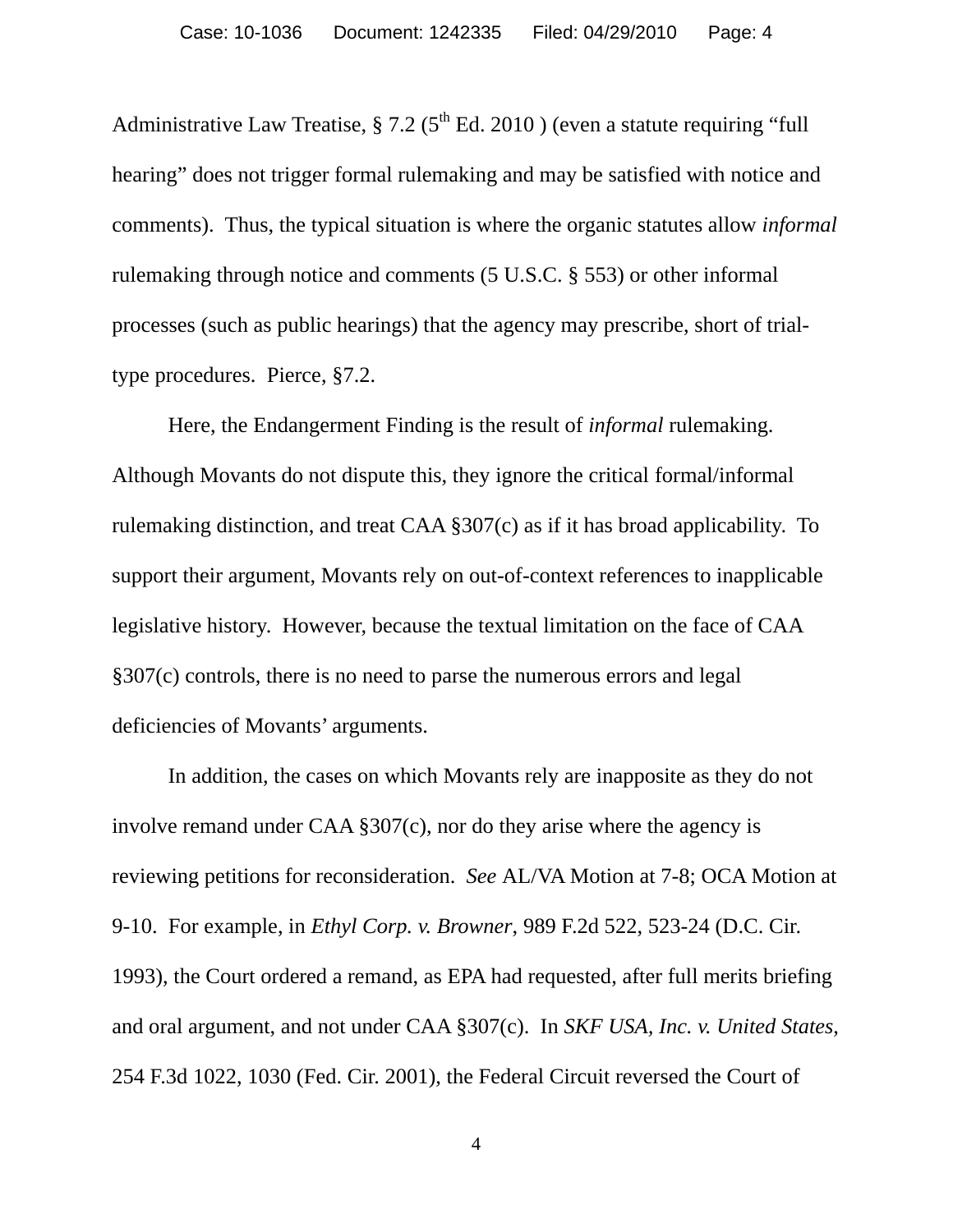International Trade and ordered it to remand to the Department of Commerce, as Commerce had requested, after briefing and oral argument on the merits, and not under CAA §307(c).

In short, CAA §307(c) does not apply, and remand is not now available.

# **B. The Appropriate Mechanism to Seek EPA Review of Movants' "Additional Evidence" is an Administrative Petition for Reconsideration Under CAA §307(d)(7)(B), Which Movants have Filed and EPA is Reviewing.**

 Where a person objects to a rule, such as the Endangerment Finding, and demonstrates certain specific statutory criteria are met, then CAA §307(d)(7)(B) requires the Administrator to "convene a proceeding for reconsideration." CAA §307(d)(7)(B). Movants know this: they submitted to EPA petitions for reconsideration of the Endangerment Finding concerning the same "additional evidence" that they put at issue here.

Because they cannot contest that CAA  $\S 307(d)(7)(B)$  is the proper means by which to seek EPA's review of its alleged "additional evidence," Movants characterize that "avenue" as having been unavailing, thereby necessitating their current reliance on CAA §307(c) as a last resort. *See* AL/VA Motion at 8; OCA Motion at 6, 9; Linder Motion at 2 (incorporating OCA's Argument, Section I). Movants claim that EPA refused to consider the petitions and also that EPA denied them "*de facto*" by issuance of motor vehicle GHG emissions standards. *See e.g.,*  AL/VA Motion at 4, OCA Motion at 5, Linder Motion at 6-7, *citing* Light-Duty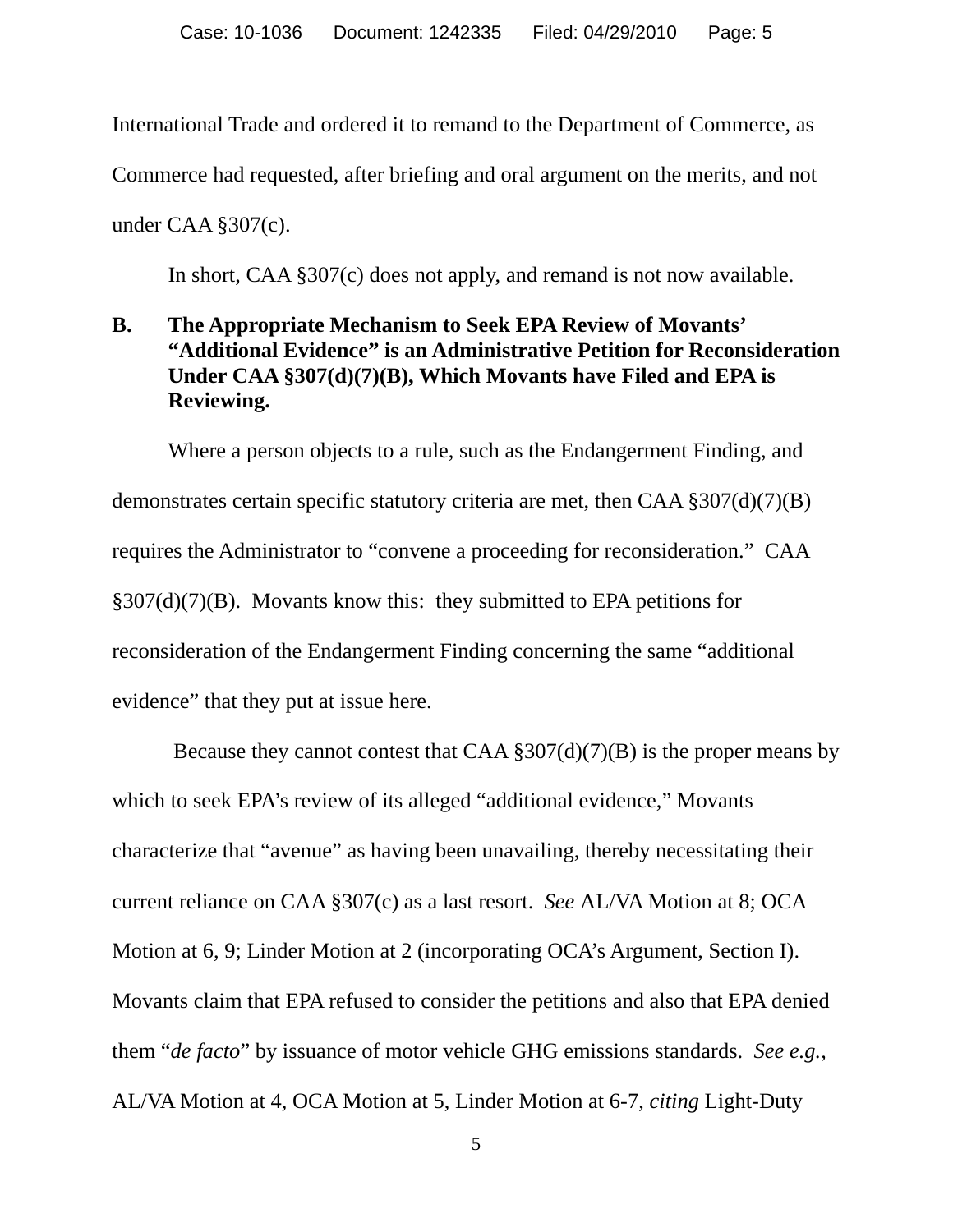Vehicle Greenhouse Gas Emission Standards and Corporate Average Fuel Economy Standards; Final Rule, issued jointly by EPA and NHTSA, April 1, 2010 ("Motor Vehicle Rule").

 However, EPA's express statements prove these contentions to be false. As Movants are aware (*see e.g.,* Linder Motion at 7), in the Motor Vehicle Rule, EPA expressly rejected the suggestion that that final rule amounted to a denial of the pending requests for reconsideration. EPA stated that it "has not taken final action on these administrative requests, and issuance of this vehicle rule is not final agency action, explicitly or implicitly, on those requests." Motor Vehicle Rule at 161. On April 15, 2010, EPA reiterated to the Court that its review of the pending petitions for reconsideration remains ongoing, and that it intends to complete such review by July 30, 2010. *See* EPA Abeyance Motion at 1, 6.

 There is no substantive reason to discount EPA's representations that its review is ongoing.<sup>3</sup> Given the importance and complexity of the issues, the

 $\overline{a}$ 

<sup>3</sup> Moreover, EPA's ongoing review has the benefit of various recent independent investigations examining the issues raised by Movants. *See e.g.,* Report of the International Panel Set up by the University of East Anglia to Examine the Research of the Climatic Research Unit (April 2010) at, http://www.uea.ac.uk/mac/comm/media/press/CRUstatements/SAP; U.K. House of Commons, Science and Technology Committee, Eighth Report of Session 2009- 10, The Disclosure of Climate Data from the Climatic Research Unit at the University of East Anglia (March 31, 2010), Vols. I and Vol. II, links at http://www.parliament.uk/parliamentary\_committees/science\_technology/s\_t\_cru inquiry.cfm; RA-10 Inquiry Report: Concerning the Allegations of Research Misconduct Against Dr. Michael E. Mann, The Pennsylvania State University,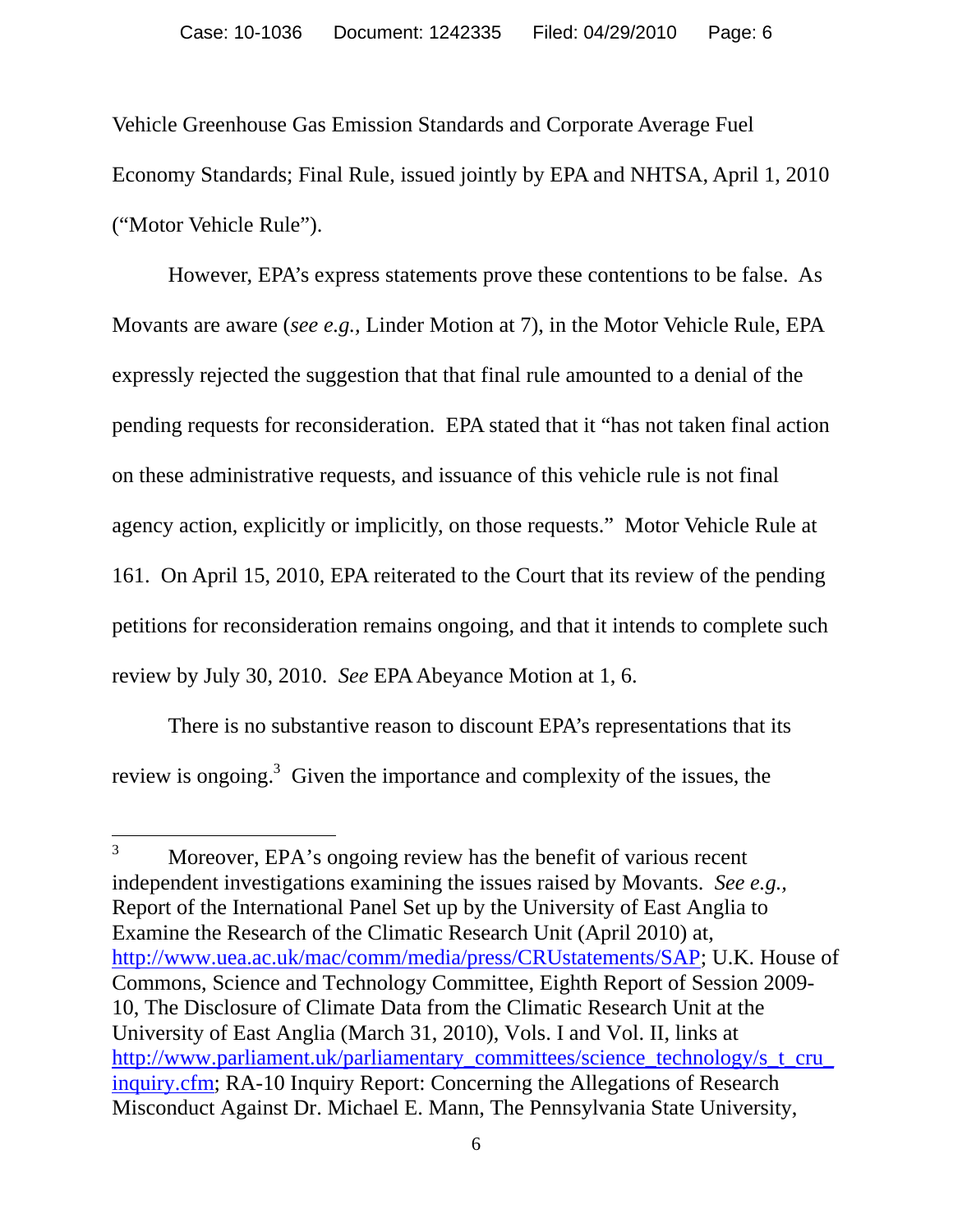volume of underlying data and information, and the intricacies of the regulatory scheme involved, the length of time EPA is taking to carefully review the administrative petitions is reasonable. As opposed to Movants' request for remand, EPA's proposed path of abeyance to allow time for the agency to complete its review process is legally proper, makes sense and would promote judicial efficiency.

 In fact, when judicial review of an agency action has been initiated and administrative reconsideration is ongoing, the Court's common practice is to hold the case in abeyance to allow administrative reconsideration to proceed. *Wrather-Alvarez Broadcasting v. FCC*, 248 F.2d 646, 648-49 (D.C. Cir. 1957). Logic dictates that this practice should also be applied to an agency still processing petitions for reconsideration as well.

 As to Movants' contention that remand would be more efficient than abeyance (*see e.g.*, AL/VA Motion at 18), we believe the opposite is true. If, after reviewing the petitions, EPA denies them and refuses to conduct administrative reconsideration, then CAA §307(d)(7)(B) provides for judicial review of that refusal. In that circumstance, common practice of the Court would entail consolidation of any such petitions for review with the present case. *See e.g*., *Catawba County, North Carolina v. EPA*, 571 F.3d 20, 29 (D.C. Cir. 2009)

 $\overline{a}$ 

found at: http://www.research.psu.edu/orp/Findings\_Mann\_Inquiry.pdf.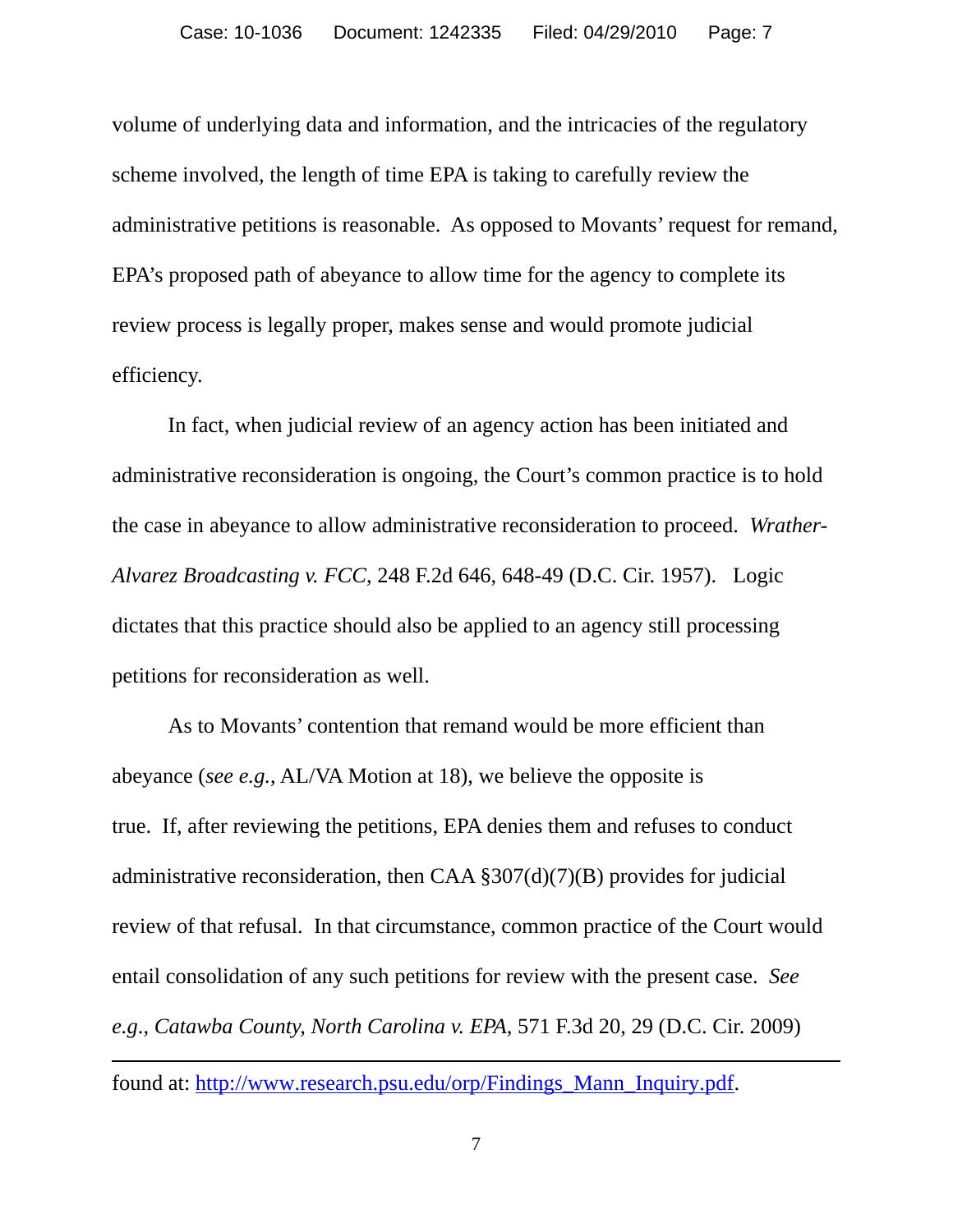("We stayed proceedings in this court while EPA considered the petitions for reconsideration. Once EPA resolved the petitions for reconsideration, we consolidated all petitions for review").Such a practice would provide the Court with the benefit of EPA's rationale for any denial and allow judicial review to be conducted upon a fully-developed, complete administrative record. Movants' suggested path, on the other hand, would terminate this case (*see* D.C. Cir. Rule 41(b)) so that any judicial review sought of EPA's post-remand conduct would require duplication of the numerous pleadings and other filings already made here – causing prejudice to parties that did not move for remand – and provide no benefit.

## **C. Movants have Not Demonstrated that Jurisdictional Requirements are Met.**

 Even if the above-discussed defects with Movants' motions were put aside, this Court cannot order the ultimate relief of remand, as Movants request, without having first satisfied itself that it has jurisdiction over the case. At this preliminary stage, satisfaction of jurisdictional requirements has not been properly addressed or established.

 For the Court to have jurisdiction to hear this case, petitioners must demonstrate that the case presents an actual case or controversy. *See* U.S. Const., Art. III. The overlapping doctrines of ripeness and standing spring from the actual controversy requirement of Article III. *See e.g., Vander Jagt v. O'neill*, 699 F.2d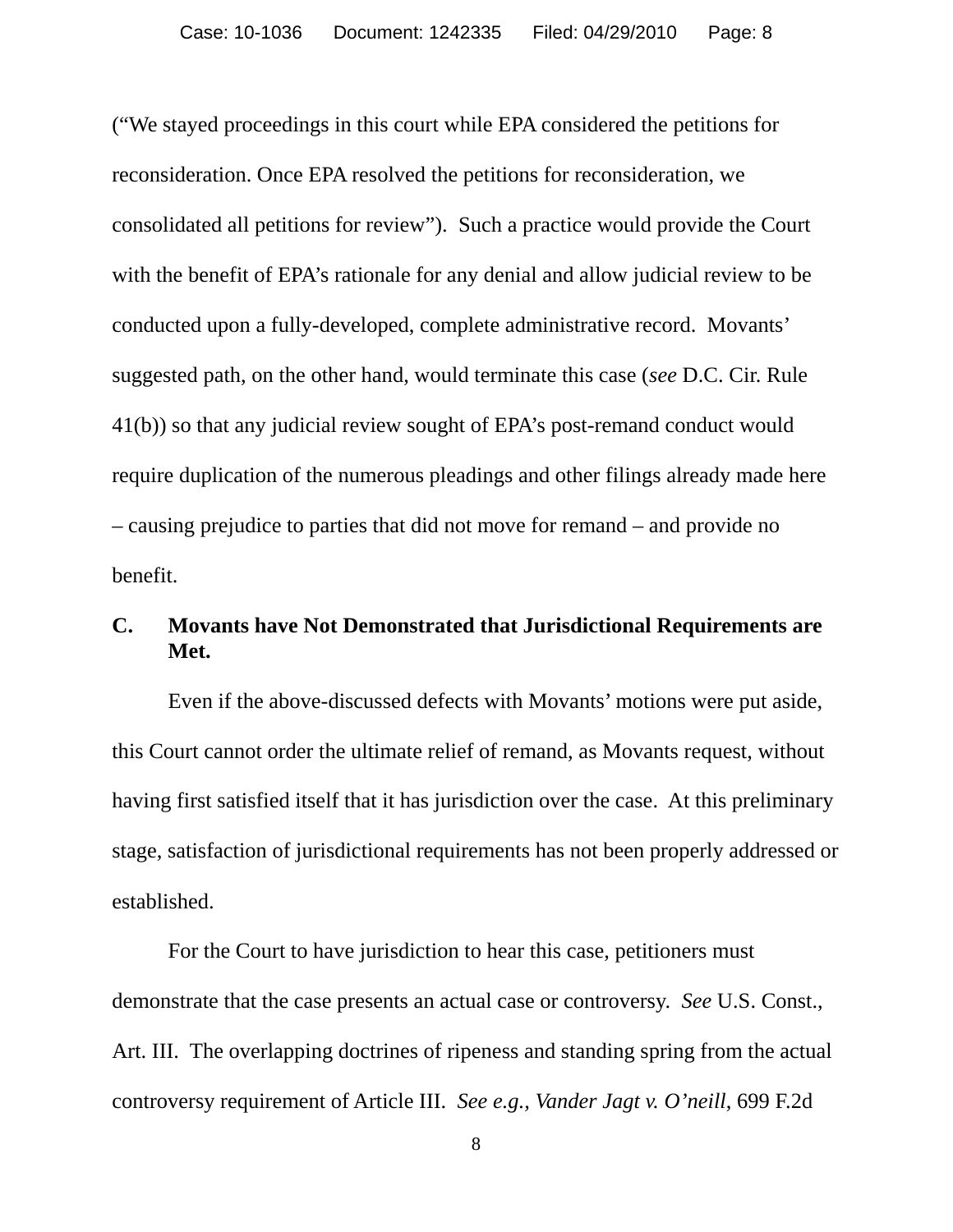1166, 1178-79 (D.C. Cir. 1983) (Bork, J. *concurring*), *cert. denied,* 464 U.S. 823 (1983).

 The ripeness doctrine, in particular, is designed "to prevent the courts, through avoidance of premature adjudication, from entangling themselves in abstract disagreements over administrative policies, and also to protect the agencies from judicial interference until an administrative decision has been formalized and its effects felt in a concrete way by the challenging parties." *Abbott Labs. v. Gardner*, 387 U.S. 136, 148-49, (1967), *overruled on other grounds by Califano v. Sanders*, 430 U.S. 99 (1977). *See also, Ohio Forestry Ass'n v. Sierra Club*, 523 U.S. 726, 736-37 (1998). In addition, standing must be affirmatively shown by petitioners, by affidavit if necessary, to gain any relief. *See, e.g., Sierra Club v. EPA*, 292 F.3d 895, 900-01 (D.C. Cir. 2002).

 Here, the Endangerment Finding does not impose any requirements or obligations on Movants. Indeed, the rule does not place any requirements or obligations on *any* entity. Rather, the Endangerment Finding sets forth the Administrator's determination that emissions of greenhouse gases from motor vehicles and engines that are subject to CAA § 202(a) contribute to global warming air pollution that may reasonably be anticipated to endanger public health and welfare. At this stage, Movants have not established that they are feeling effects of the Endangerment Finding, themselves, in a concrete way, so as to satisfy their

9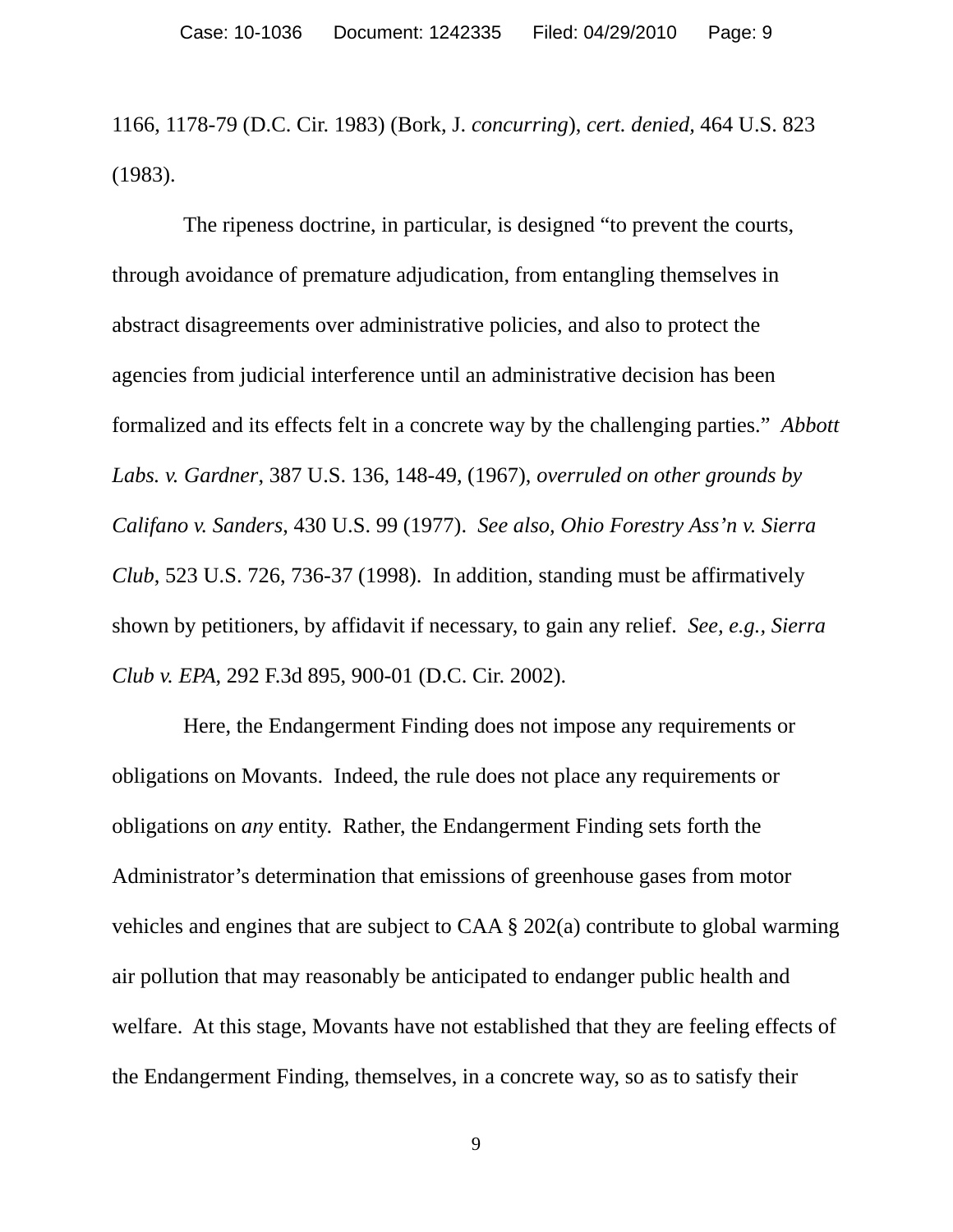burden of proving the jurisdictional requirements of standing and ripeness.

 Movants' attempt to go straight to the ultimate remedy, bypassing such inquiries, must fail: jurisdiction must be demonstrated.

### **CONCLUSION**

 For the foregoing reasons, Proposed-State-Intervenor-Respondents respectfully request that this Court deny Movants' motions to remand to adduce additional evidence.

## **CONSENT PURSUANT TO ECF-3(B)**

 Pursuant to ECF-3(B) of this Court's Administrative Order Regarding Electronic Case Filing (May 15, 2009), the undersigned counsel for the Commonwealth of Massachusetts hereby represents that the other parties listed in the signature blocks below have consented to the filing of this joint opposition.

Respectfully Submitted,

Dated: April 29, 2010 FOR THE COMMONWEALTH OF MASSACHUSETTS

> MARTHA COAKLEY ATTORNEY GENERAL

By:

/s/ Carol Iancu Carol Iancu Tracy Triplett Assistant Attorneys General Environmental Protection Division One Ashburton Place, 18th Floor Boston, MA 02108 (617) 963-2428 carol.iancu@state.ma.us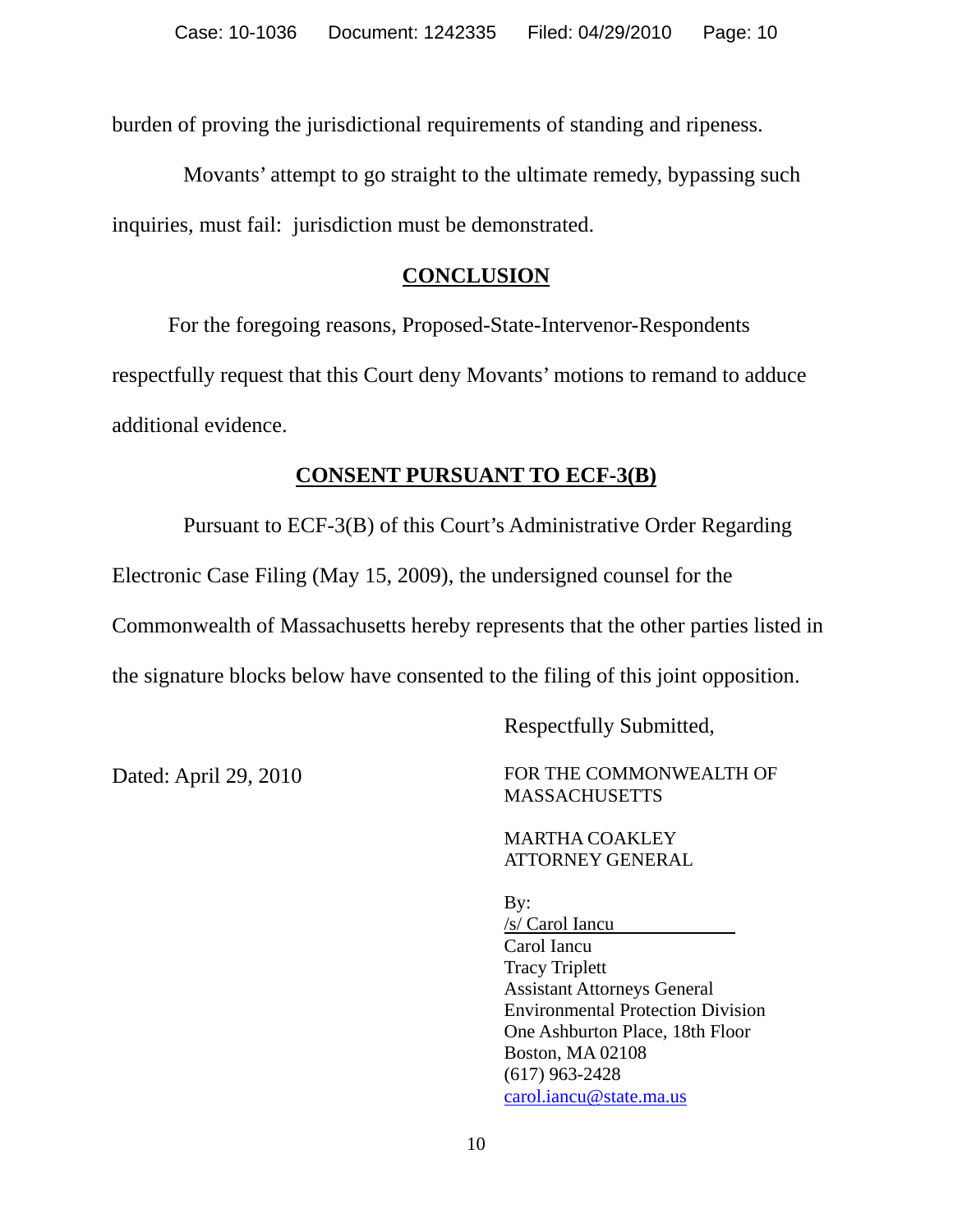#### FOR THE STATE OF ARIZONA TERRY GODDARD ATTORNEY GENERAL

Joseph P. Mikitish James T. Skardon Assistant Attorneys General 1275 W Washington Street Phoenix, AZ 85007 (602) 542-8535

#### FOR THE STATE OF CONNECTICUT RICHARD BLUMENTHAL ATTORNEY GENERAL

Kimberly P. Massicotte Matthew I. Levine Scott N. Koschwitz Assistant Attorneys General 55 Elm Street P.O. Box 120 Hartford, CT 06106 (860) 808-5250

FOR THE STATE OF ILLINOIS LISA MADIGAN ATTORNEY GENERAL

Matthew J. Dunn Gerald T. Karr Assistant Attorneys General 69 West Washington Street, Suite 1800 Chicago, Illinois 60602 (312) 814-3369

 FOR THE STATE OF CALIFORNIA BY AND THROUGH GOVERNOR ARNOLD SCHWARZENEGGER, THE CALIFORNIA AIR RESOURCES BOARD, AND EDMUND G. BROWN, JR. ATTORNEY GENERAL

Marc N. Melnick Deputy Attorney General 1515 Clay Street, 20th Floor P.O. Box 70550 Oakland, CA 94612 (510) 622-2133

#### FOR THE STATE OF DELAWARE JOSEPH R. BIDEN, III ATTORNEY GENERAL

Valerie M. Satterfield Deputy Attorney General Delaware Department of Justice 102 West Water Street, 3rd Floor Dover, DE 19904 (302) 739-4636

 FOR THE STATE OF IOWA THOMAS J. MILLER ATTORNEY GENERAL

David R. Sheridan Assistant Attorney General Environmental Law Division Lucas State Office Building 321 E. 12th Street, Ground Flr. Des Moines, IA 50319 (515) 281-5351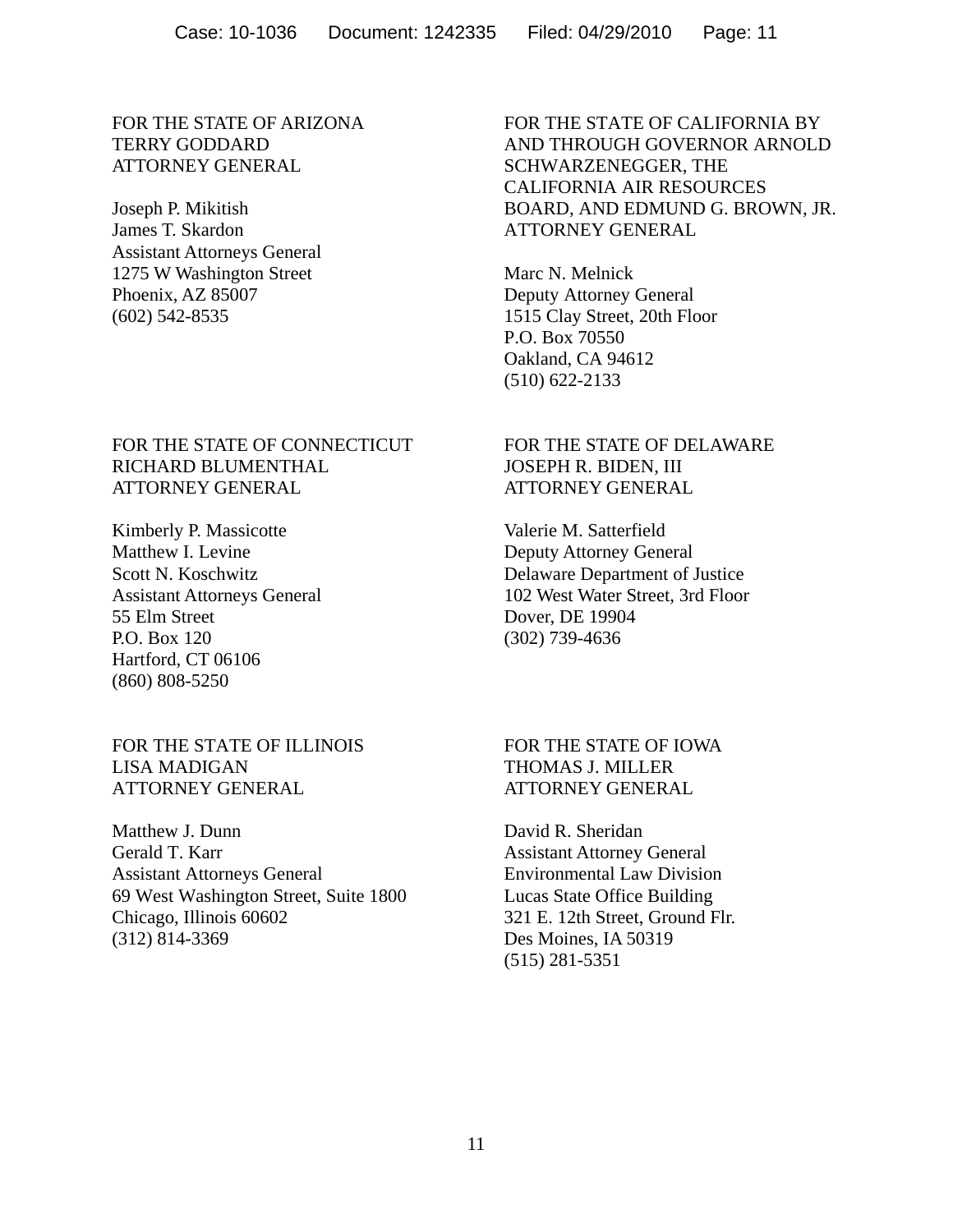FOR THE STATE OF MAINE JANET T. MILLS ATTORNEY GENERAL

Gerald D. Reid Assistant Attorney General Chief, Natural Resources Division 6 State House Station Augusta, ME 04333-0006 (207) 626-8545

FOR THE STATE OF MINNESOTA LORI SWANSON ATTORNEY GENERAL

Steven M. Gunn Deputy Attorney General Jocelyn F. Olson Assistant Attorney General 445 Minnesota Street, Suite 900 St. Paul, MN 55101 (651) 757-1244

FOR THE STATE OF NEW MEXICO GARY K. KING ATTORNEY GENERAL

Stephen R. Farris Seth T. Cohen Assistant Attorneys General P.O. Box 1508 Santa Fe, NM 87504-1508 (505) 827-6601

 FOR THE STATE OF MARYLAND DOUGLAS F. GANSLER ATTORNEY GENERAL

Mary Raivel Assistant Attorney General Office of the Attorney General Maryland Department of the Environment 1800 Washington Boulevard, Suite 6048 Baltimore, MD 21230 (410) 537-3035

#### FOR THE STATE OF NEW HAMPSHIRE MICHAEL A. DELANEY ATTORNEY GENERAL

K. Allen Brooks Senior Assistant Attorney General 33 Capitol Street Concord, NH 03301 (603) 271-3679

 FOR THE STATE OF NEW YORK ANDREW M. CUOMO ATTORNEY GENERAL

Michael J. Myers Yueh-Ru Chu Assistant Attorneys General Environmental Protection Bureau The Capitol Albany, NY 12224 (518) 474-8096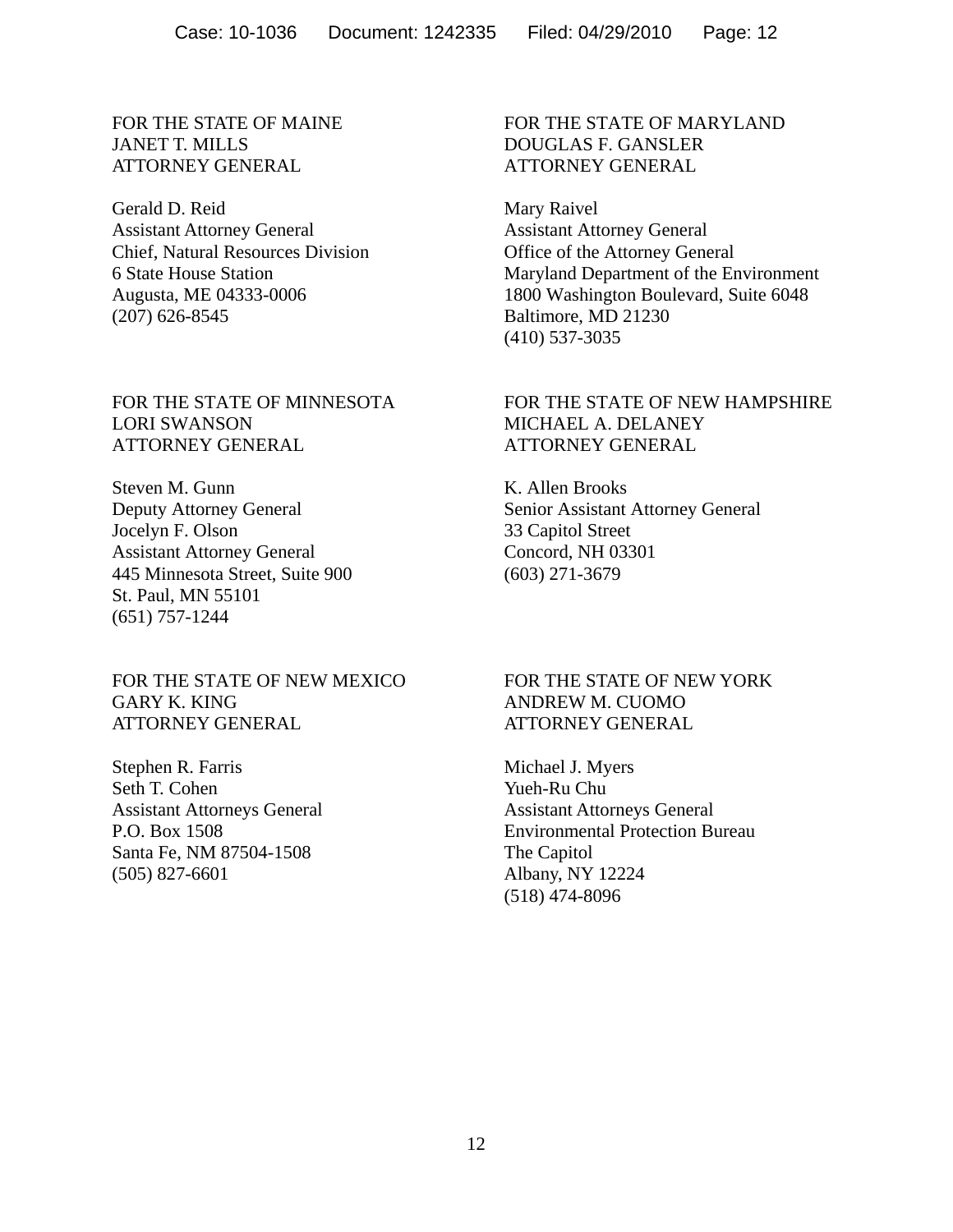#### FOR THE STATE OF OREGON JOHN KROGER ATTORNEY GENERAL

Jerome Lidz Solicitor General Denise Fjordbeck Attorney-in-Charge, Civil/Admin. Appeals Paul Logan Assistant Attorney General Appellate Div. Department of Justice 1162 Court Street NE Salem, OR 97301-4096 (503) 378-5648

FOR THE STATE OF RHODE ISLAND PATRICK C. LYNCH ATTORNEY GENERAL

Gregory S. Schultz Special Assistant Attorney General Rhode Island Department of Attorney General 150 South Main Street Providence, RI 02903 (401) 274-4400 x 2400

#### FOR THE STATE OF WASHINGTON ROBERT M. MCKENNA ATTORNEY GENERAL

Leslie R. Seffern Assistant Attorney General Washington State Office of the Attorney General P.O. Box 40117 Olympia, WA 98504-0117 (360) 586-6770

#### FOR THE COMMONWEALTH OF PENNSYLVANIA, DEPARTMENT OF ENVIRONMENTAL PROTECTION SUSAN SHINKMAN CHIEF COUNSEL

Robert A. Reiley Kristen M. Furlan Assistant Counsels Department of Environmental Protection 400 Market St., 9th Floor Harrisburg, PA 17105 (717) 787-0478

#### FOR THE STATE OF VERMONT WILLIAM H. SORRELL ATTORNEY GENERAL

Thea J. Schwartz State of Vermont Office of the Attorney General 109 State Street Montpelier, VT 05609-1001 (802) 828-3186

#### FOR THE CITY OF NEW YORK MICHAEL A. CARDOZO CORPORATION COUNSEL

Susan Kath Carrie Noteboom Christopher King Assistant Corporation Counsel 100 Church Street New York, New York 10007 (212) 788-0771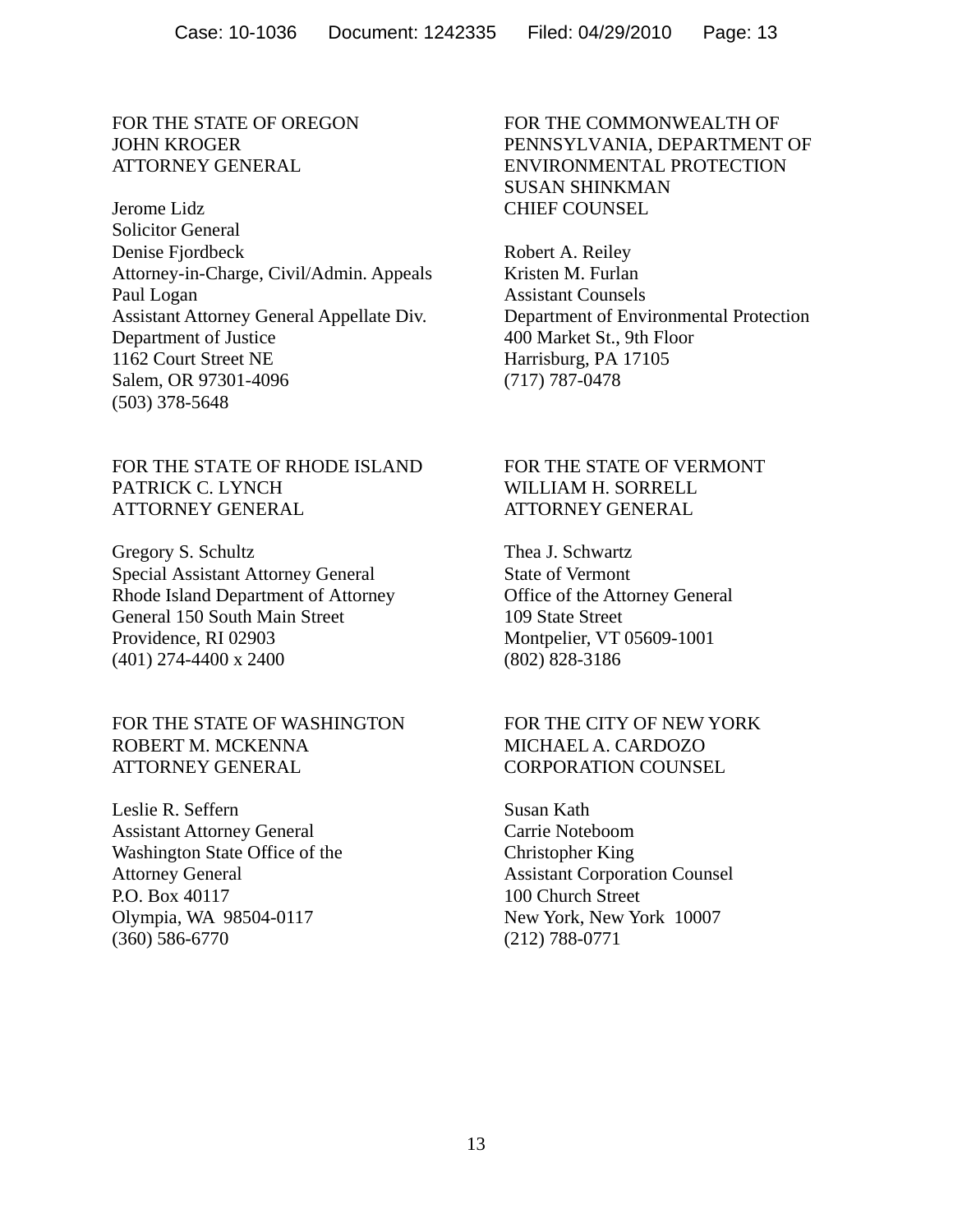## **CERTIFICATE OF SERVICE**

 I hereby certify that the foregoing "Joint Opposition of Proposed-State-Intervenor-Respondents to Motions to Remand to Adduce Additional Evidence" filed today through the Court's CM/ECF System has been served electronically on all registered participants of the CM/ECF System as identified in the Notice of Docket Activity, and that paper copies will be sent by first class mail, postage prepaid, to those indicated as non-registered participants who have not consented in writing to electronic service, as listed below, on April 29, 2010.

Mr. Wayne K. Stenehjem Office of the Attorney General State of North Dakota 600 East Boulevard Avenue Bismarck, ND 58505-2210

Mr. Michael R. Barr Pillsbury Winthrop Shaw Pittman, LLP 50 Fremont Street San Francisco, CA 94105

Mr. Quentin Riegel National Association of Manufacturers 1331 Pennsylvania Avenue, NW North Tower-Suite 1500 Washington, DC 20004-1790

Mr. Mark J. Bennett Office of the Attorney General State of Hawaii Department of Agriculture 425 Queen Street Honolulu, HI 96813-0000

Mr. Harry M. Nq American Petroleum Institute 1220 L Street , NW Washington, DC 20005-4070

Mr. Christopher G. King New York City Law Department, 6-143 100 Church Street New York, NY 10007

Mr. David G. Bookbinder Sierra Club 408 C Street, NE Washington, DC 20002-0000

Mr. Jon C. Bruning Office of the Attorney General State of Nebraska 2115 State Capitol PO Box 98920 Lincoln, NE 68509-8920